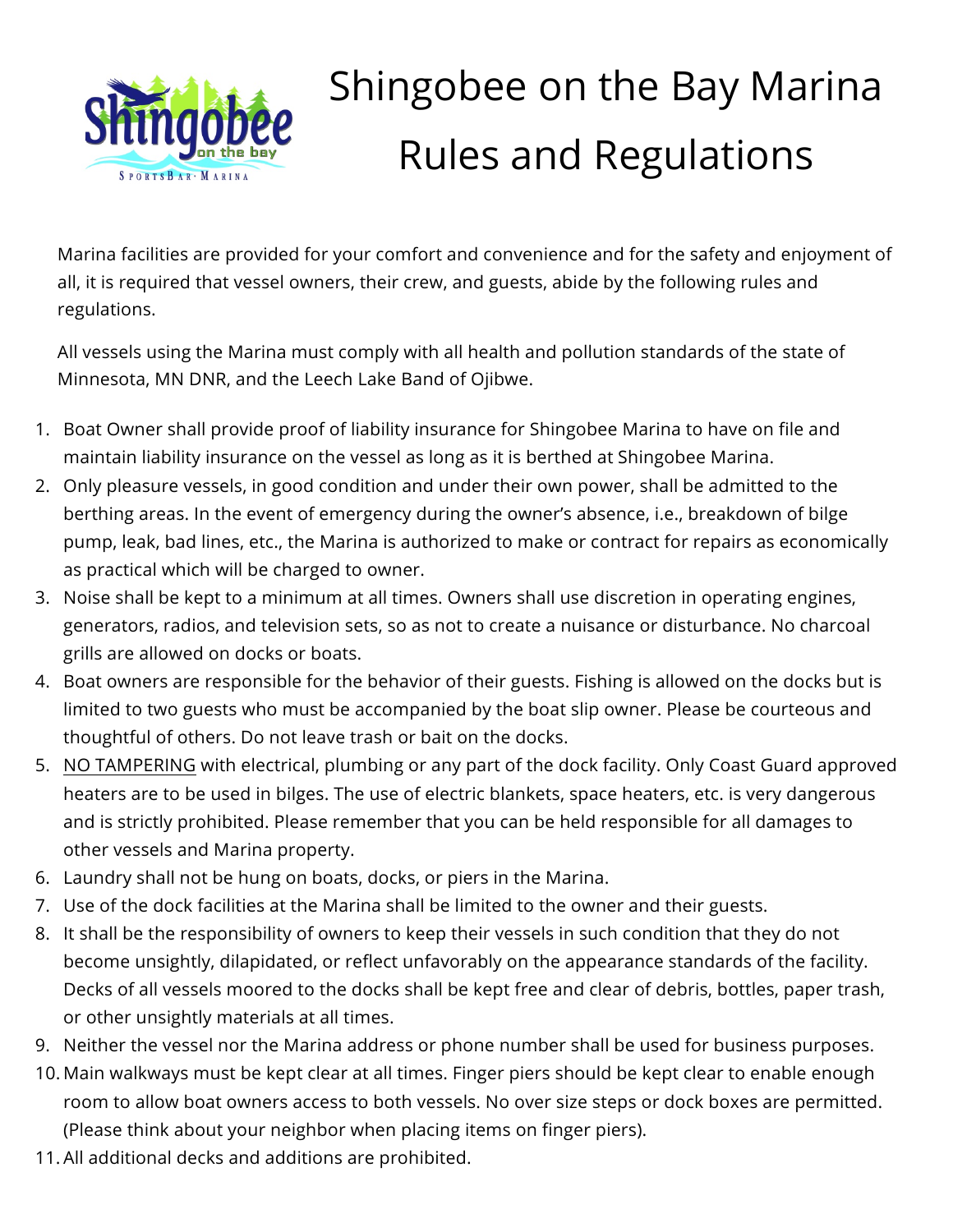- 12. NO hauling of fuel is permitted on docks or for dry storage.
- 13. Pets are welcome on your vessel but must not be left unattended. While traveling from your car to your vessel and back, they must be on a leash and any "soiling" must be cleaned up by the owner. They may not be tied to docks, catwalks, trees, or fences. PETS ARE PERMITTED ONLY IF CONFINED TO OWNER'S BOAT.
- 14. Discharge of sewage, oil or petroleum products or other pollutants into the Marina water is prohibited. Trash and garbage should be placed into the dumpster or proper receptacles. Storage of hazardous materials in dock boxes or lockers is prohibited. Violation of regulations imposed by the federal and/or state governments subjects the violator to fines up to \$5,000.
- 15. Pump out of waste holding tanks is prohibited.
- 16. LIABILITY AND PROPERTY DAMAGE: Any one causing damage to the property of the Marina or other vessel owners, either by accident or negligence, will be responsible for the repairs to the satisfaction of the owner. Any accident must be reported to the Management at once. The Marina cannot be responsible for loss or damage to your vessel, or articles left aboard or attached, in case of inclement weather, fire, theft, accident or any cause beyond our control.
- 17. EMERGENCIES: Violent storms or flooding may require the removal of your vessel from the Marina. The owner agrees to remove the vessel, or be responsible for any damage to the vessel, other vessels, or to Marina property. Should your vessel appear to be taking on water Marina personnel will attempt to reach the owner at the address and/or telephone number you have provided for us. If we are unable to reach you, you hereby give your permission for the Marina personnel to board your vessel and attempt to correct the problem with the understanding that no liability will be bourn by the Marina or its personnel for their action or inaction. The Marina assumes no responsibility for improperly moored vessels, but we reserve the right to replace defective lines and charge accordingly. Should your vessel sink in the basin, you agree to have it removed within twenty-four (24) hours or pay the Marina for doing it for you.
- 18. SLIP ASSIGNMENT: Should some unforeseen problem arise the Management reserves the right to reassign you to another slip. Slips may not be sublet and the Management reserves the right to the use of said slip when vacant. Please do not tie boats or other water craft in empty slips, or they will be subject to be moved at owners expense.
- 19. The parking lot is to be used for your personal vehicle and your guests. No parking of RVs or trailers (of any type) will be permitted.
- 20. COURTESY: So we can be good neighbors to each other there is no swimming in the bay, no loud or boisterous language, and no loud hailers, radios, stereos, televisions, or musical instruments will be tolerated.
- 21. SAFETY: Please be courteous and observe the boating rules of the water. Remember, you are responsible for any damage to seawalls, docks, vessels, people, and equipment caused by your wake. There will be absolutely no smoking or open flames within fifty (50) feet of the fuel dock.
- 22. VIOLATIONS: If the owners or their guests violate any of these rules and regulations, the Management has the option of canceling the slip rent. Prepaid rent will be prorated and refunded after deduction of any claims or charges.